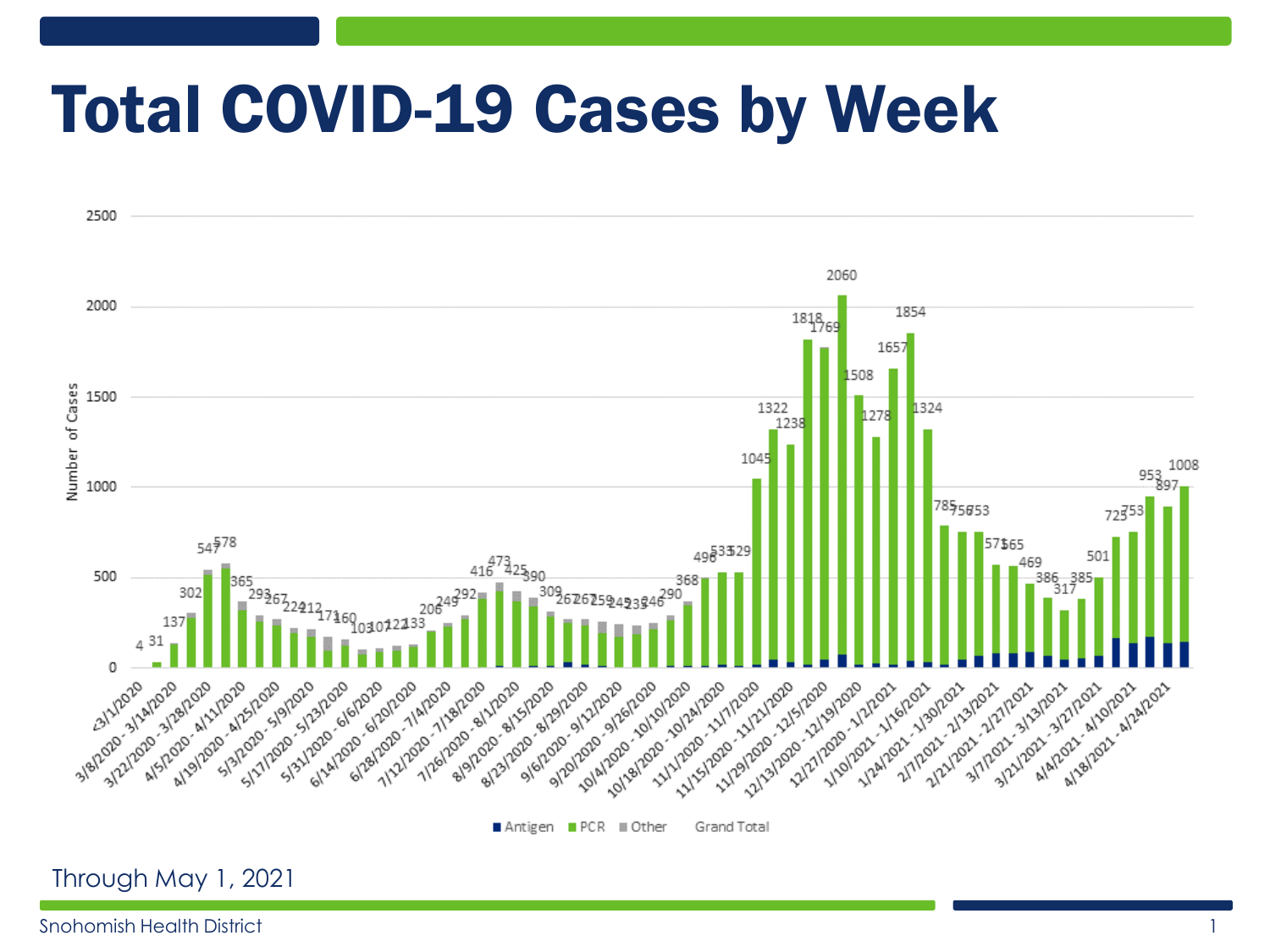### COVID-19 Rolling 2-week Case Rate

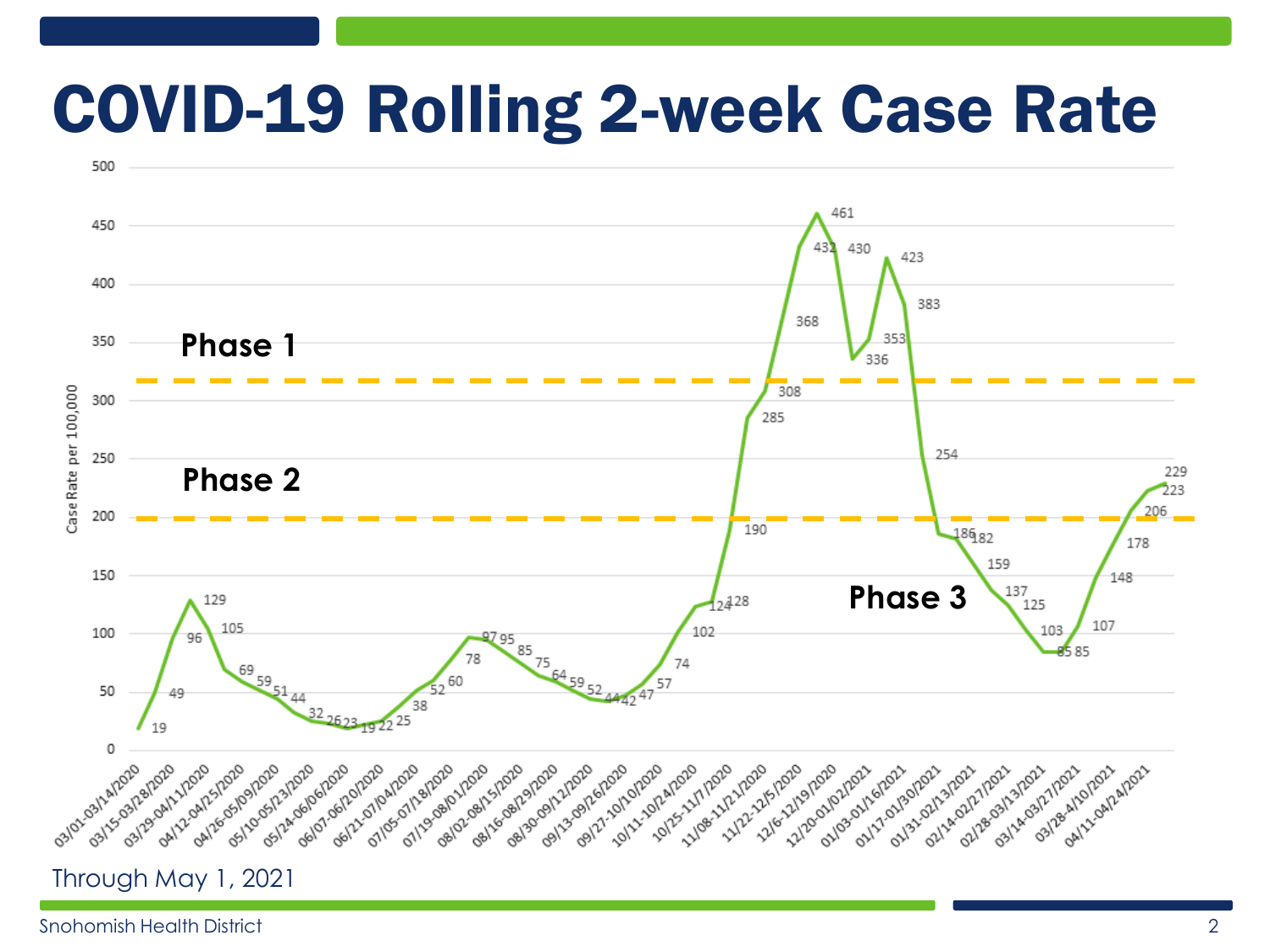# COVID-19 Hospitalization Rate



#### Through April 21, 2021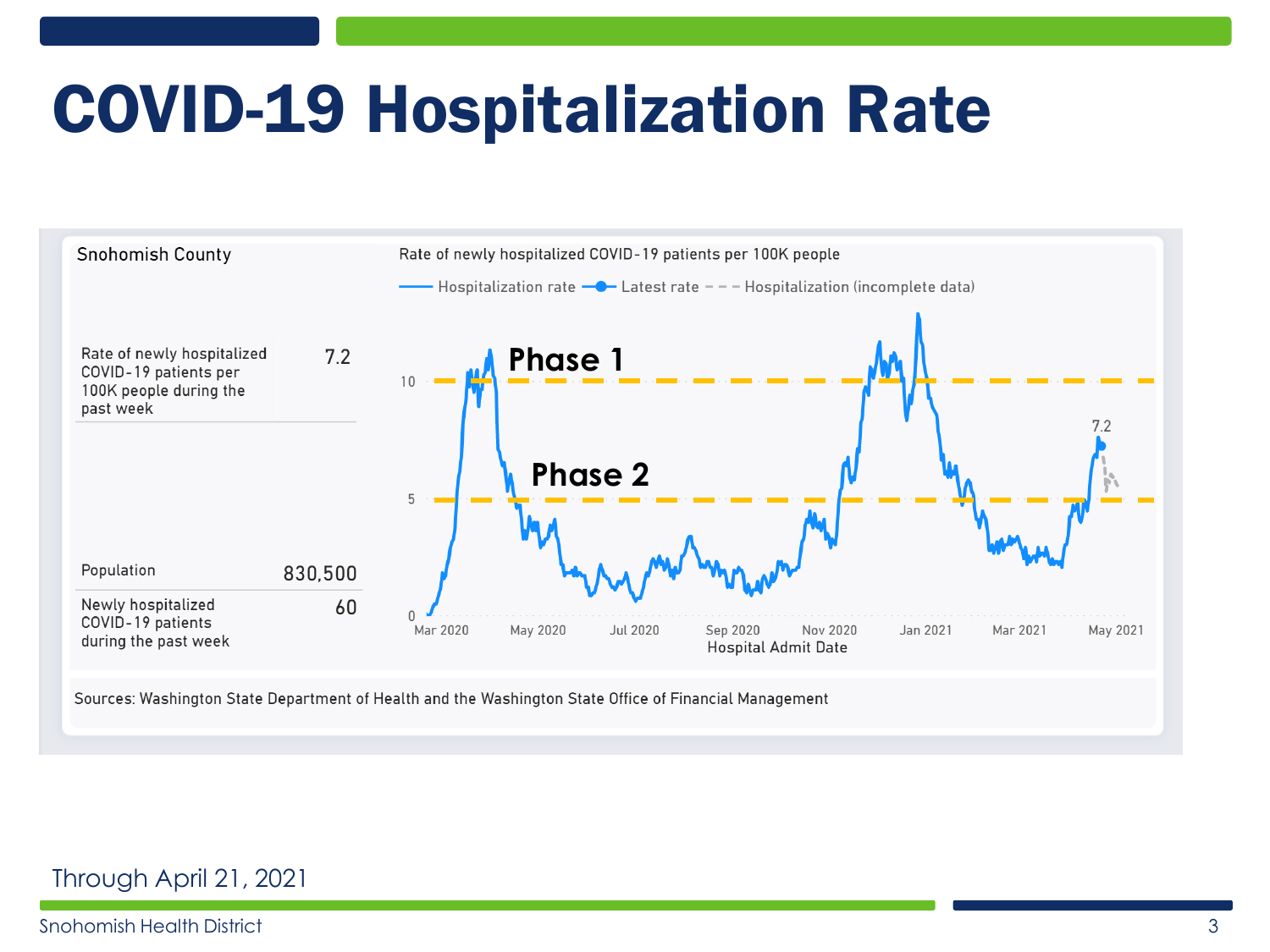# COVID-19 Vaccination Overview

| <b>Measure</b>                          | <b>Count</b> | Percent* |  |  |  |
|-----------------------------------------|--------------|----------|--|--|--|
| Doses administered                      | 589,711      |          |  |  |  |
| People initiating vaccination           | 356,417      | 43%      |  |  |  |
| People fully vaccinated                 | 245,332      | 30%      |  |  |  |
| *proportion of entire county population |              |          |  |  |  |

#### Through May 2, 2021



#### Through May 2, 2021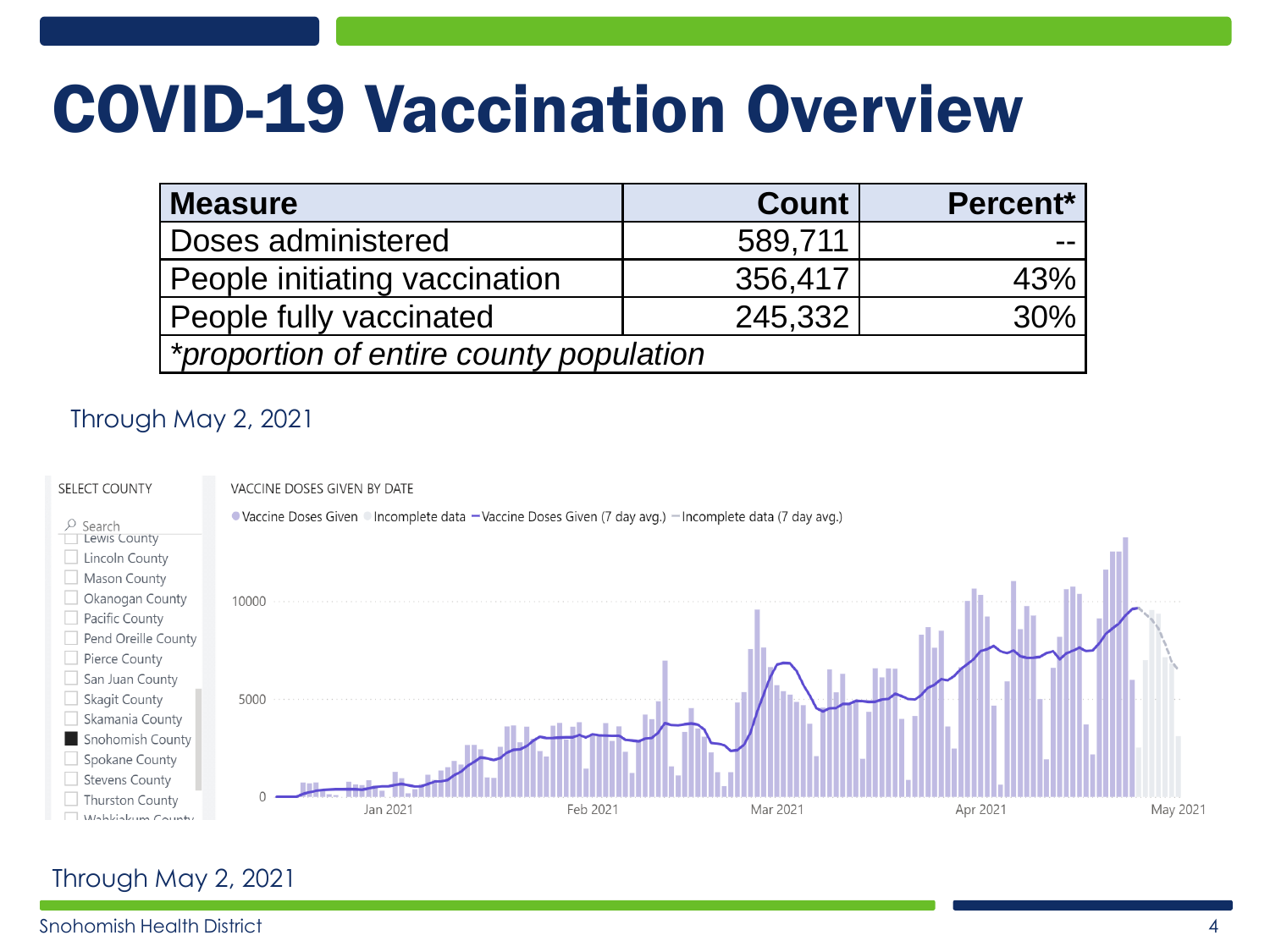# Vaccination by Age Group

| Age<br>group | <b>Fully</b><br>vaccinated | <b>Partially</b><br>vaccinated | <b>Total</b> | Pop. for<br>Age | % Fully<br>vaccinated | $\frac{0}{0}$<br><b>Initiating</b><br>vaccine |
|--------------|----------------------------|--------------------------------|--------------|-----------------|-----------------------|-----------------------------------------------|
| 15 to 19     | 2,102                      | 4,328                          | 6,430        | 46,608          | 5%                    | 14%                                           |
| 20 to 34     | 25,381                     | 25,659                         | 51,040       | 152,342         | 17%                   | 34%                                           |
| 35 to 49     | 37,430                     | 33,149                         | 70,579       | 176,569         | 21%                   | 40%                                           |
| 50 to 64     | 52,096                     | 33,452                         | 85,548       | 169,752         | 31%                   | 50%                                           |
| $65+$        | 78,347                     | 12,042                         | 90,389       | 129,586         | 60%                   | 70%                                           |
| <b>Total</b> | 195,356                    | 108,630                        | 303,986      | 674,857         | 29%                   | 45%                                           |

Through April 18, 2021